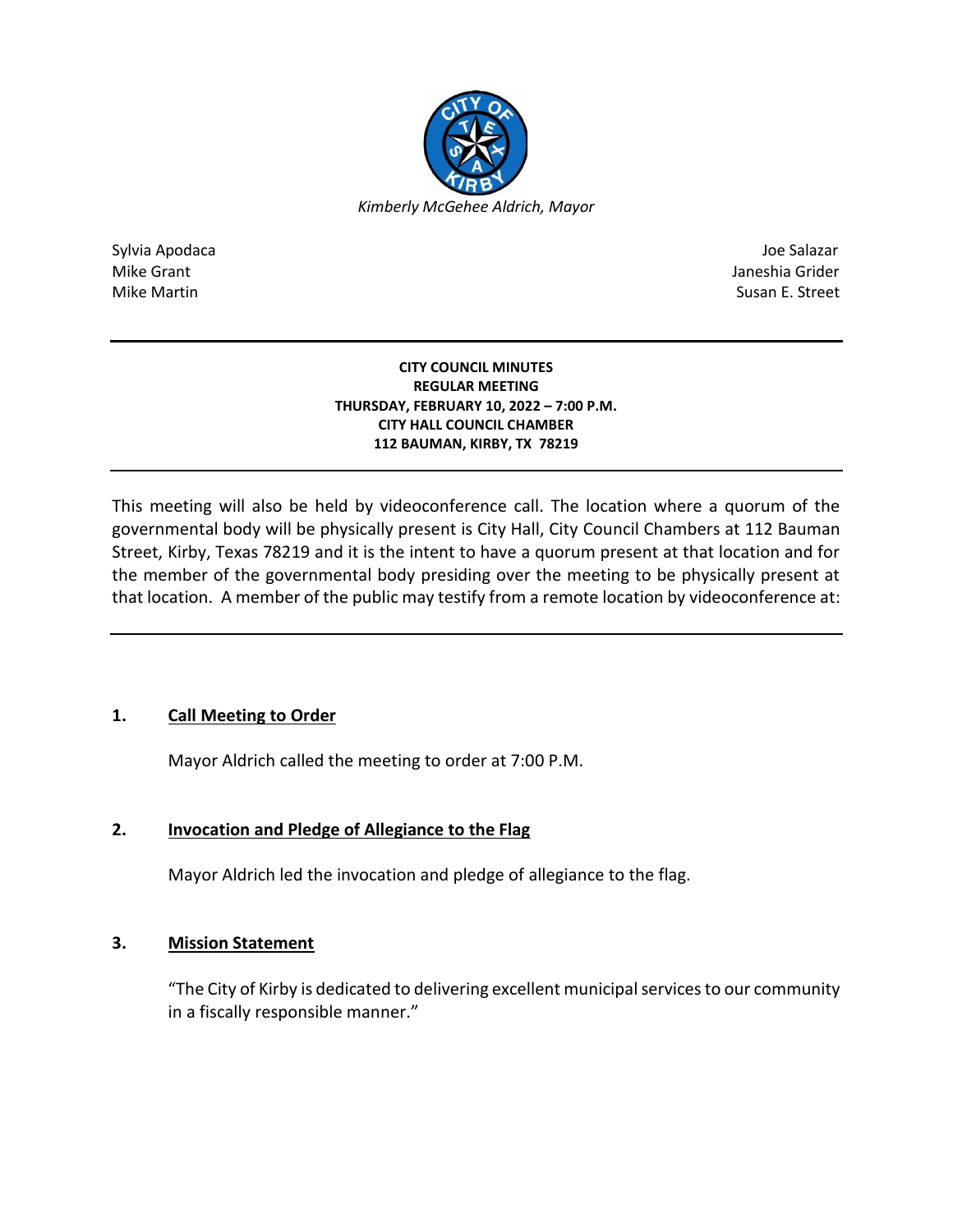CITY COUNCIL REGULAR MEETING February 10, 2022 Page **2** of **5**

#### **4. Roll Call**

#### PRESENT ABSENT

Mayor Aldrich Council Member Salazar Mayor Pro-Tem Grant Council Member Apodaca Council Member Martin Council Member Grider Council Member Street

## **5. Citizen Participation**

1. Willie Mae Clay – She thanked Council for considering her request for the installation of a platform at the bus stop at Charles Conrad and FM 78.

2. Jessica Zapata Bogardus – She introduced herself as a candidate for Bexar County District Clerk.

3. Thomas Jank - He inquired about the building permit he submitted for a carport in his backyard.

4. Chris Garza – He participated via video conference call. He recited an oath of office and said it seems a Council majority have forgotten what they swore by when they took office. He spoke about discussions and decisions during various Council meetings. He asked that the issue he addressed be placed on the next agenda.

## **6. Consideration Of And Action On Minutes**

## a. Regular Minutes – December 16, 2021

Mayor Pro-Tem Grant moved to approve the minutes of December 16, 2021; seconded by Council Member Grider. The motion carried with a 4-1-1 vote.

AYES: 4 NAYES: 1 (Council Member Martin) ABSTAIN: 1 (Council Member Apodaca)

## b. Regular Minutes – January 13, 2022

Council Member Martin moved to approve the minutes of January 13, 2022; seconded by Council Member Apodaca. The motion carried with a  $5 - 1$  vote.

AYES: 5 NAYES: 1 (Council Member Grider)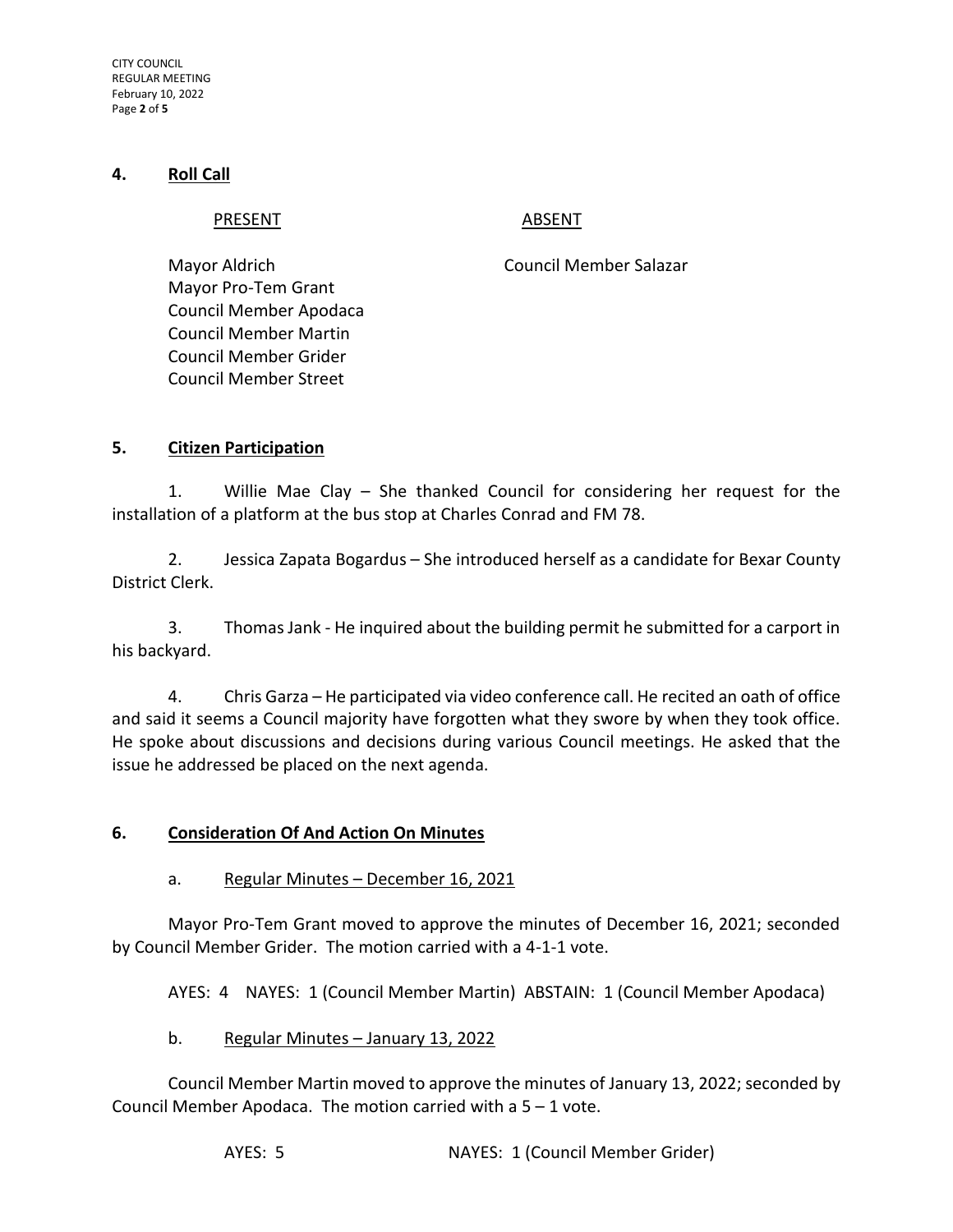#### c. Regular Minutes – January 27, 2022

Mayor Pro-Tem Grant moved to approve the minutes of January 27, 2022; seconded by Council Member Grider. The motion carried with a 5 – 1 vote.

AYES: 5 ABSTAIN: 1 (Council Member Apodaca)

## **7. General Discussion And Possible Action**

# a. Discussion And Possible Action To Pay For Council Member Susan Street To Attend A Grant Writing Workshop

Council Member Street said City Manager Vernon had provided her with the information from the City Attorney informing her it would not be recommended for her to write grants for the City. She stated she stopped the fundraiser and is returning the money to those who donated. She thanked the residents for their support.

b. Discussion And Direction On Ordinance No. O-2019-865 An Ordinance Of The City Of Kirby, Texas Repealing Existing Chapter 91 Of The Code Of Ordinances And Adopting A New Chapter 91 Entitled "Animals" To Set Out Provisions As To Animals, Including An Animal Shelter, Animal Control Officers, Microchipping, Animal Bites And Animal Care, Spaying And Neutering, Rabies Control, Adoption Of Animals, Fees, Enforcement, And Related Matters, And Setting A Fine Not To Exceed The Amounts Set Out In Section 10.99 Of The Code Of Ordinances For Each Violation

Police Chief Cardona said a house bill that was enacted in 2019 changed some of the current ordinance. She presented information in our current ordinance addressing hens, chickens, roosters, livestock, fowl and astray animals. She also addressed spay/neuter and microchipping.

City Manager Vernon said the current ordinance will be updated with the new language from State Law.

c. Discussion And Possible Action On The Installation Of A Concrete Bus Stop Pad At Charles Conrad And Old Seguin Road

Council discussed the installation of a concrete bus stop pad at Charles Conrad and Old Seguin Road.

Mayor Pro-Tem Grant moved to accept the installation of a concrete bus stop pad at Charles Conrad and Old Seguin Road; seconded by Council Member Martin.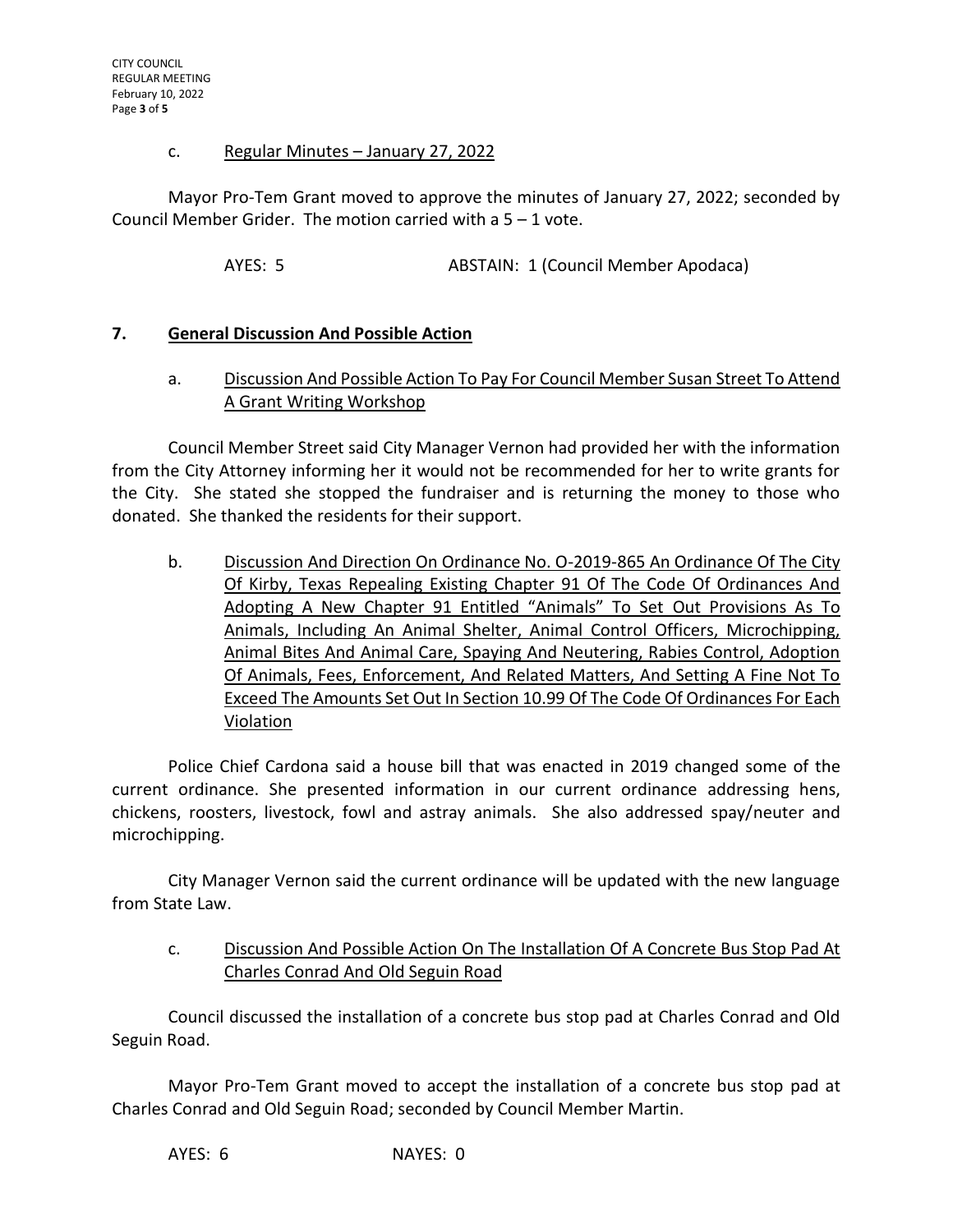CITY COUNCIL REGULAR MEETING February 10, 2022 Page **4** of **5**

> d. Discussion And Possible Action On Resolution No. R-2022-743, Calling A General Election On May 7, 2022; For The Purpose Of Electing A Three Council Members; Designating The Polling Places And Directing The Giving Of Notice Of Such Election; And Providing Details Relating To The Holding Of Such Election

Debate y posible adopción de medidas en relación con la resolución No. R-2022- 743, convocando elecciones generales el 7 de mayo de 2022; con el fin de elegir a tres miembros del Consejo; designar los lugares de votación y dirigir el aviso de dicha elección; y proporcionar detalles relacionados con la celebración de dichas elecciones

Council Member Grider moved to accept Resolution No. R-2022-743 calling a General Election on May 7, 2022; for the purpose of electing a three Council Members; designating the polling places and directing the giving of notice of such election; and providing details relating to the holding of such election; seconded by Council Member Street. The motion carried with a 6- 0 vote.

AYES: 6 NAYES: 0

e. Discussion And Direction On Potential Changes To Ordinance No. O-2018-849 An Ordinance Regulating Signs In The City Of Kirby, Texas.

City Manager Vernon said on April 8, 2021 Council discussed the sign ordinance and decided they would send their recommended changes to City Manager Vernon. She didn't receive any recommendations from Council.

Council discussed their recommendations regarding political signs.

# **8. City Manager Announcements**

a. Announcements On City Events And Items Of Community Interest.

City Manager Vernon said volunteers are needed to help with Saturday park clean ups March 12 & 19, 8:30 AM Hugo Lentz Park and check in under the pavilion. The Easter Egg Hunt will be held on April 10 at Friendship Park and volunteers are needed.

# **9. Request And Announcements**

a. Requests By Mayor And Council Members For Items To Be Placed On Future City Council Agendas And Announcements On City Events/Community Interest